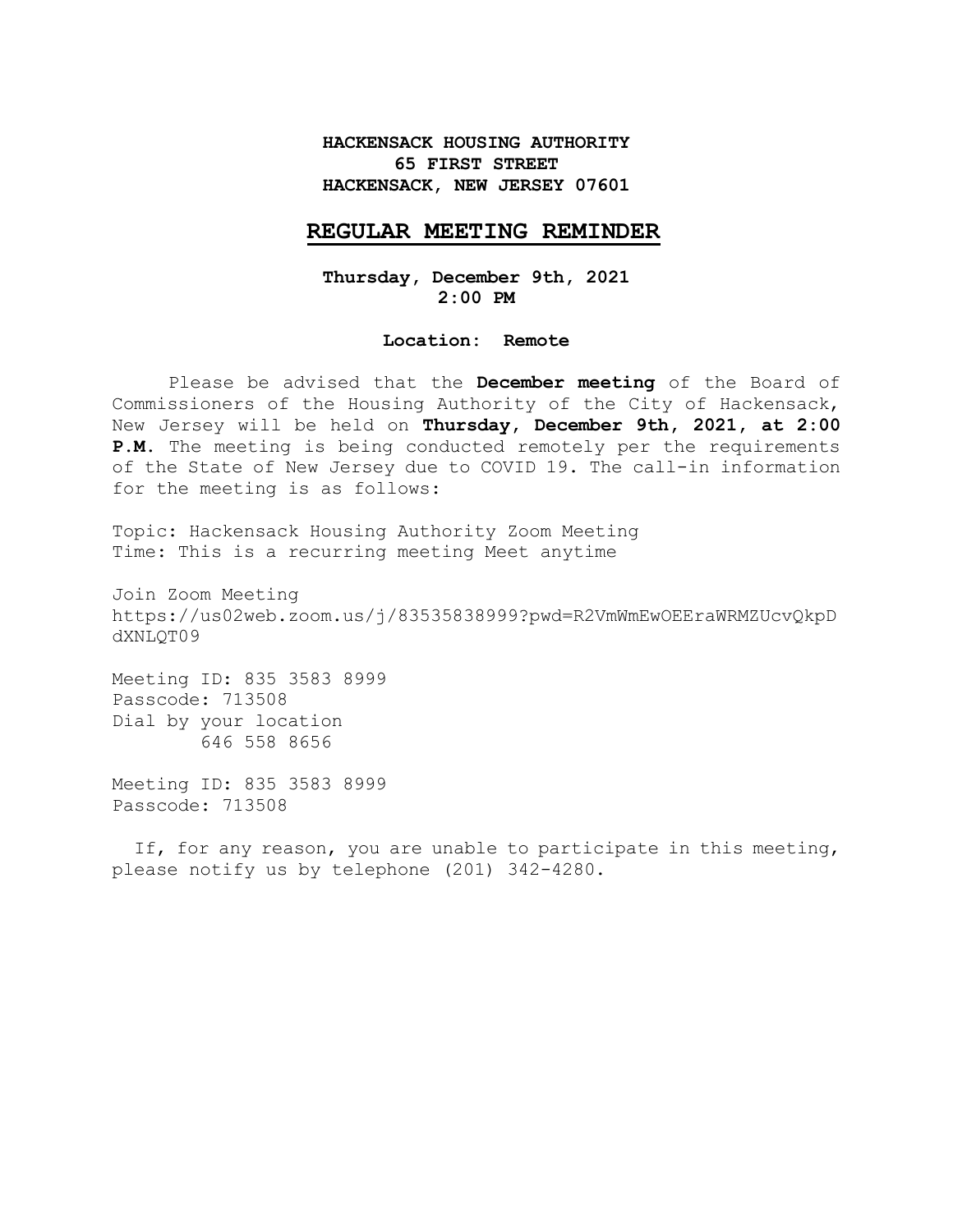# **HACKENSACK HOUSING AUTHORITY 65 FIRST STREET HACKENSACK, NEW JERSEY 07601**

### **REGULAR MEETING AGENDA**

**Thursday, December 9th, 2021 2:00 PM**

1) Roll Call

2) Opening Statement:

"Adequate notice of this meeting, as required by the Open Public Meetings Act, has been provided by the filing of an Annual Meeting Notice with the Municipal Clerk, the posting of said notice on the official bulletin board in the Municipal Government Building, and delivery of same to the Bergen Record & Star Ledger on 12/10/20

The Authority welcomes comments from the public which will be addressed under "Remarks of Citizens" on the Agenda. Members of the public shall be free to speak on any subject on or off the Agenda. As is the case for in-person meetings all speakers will be limited to five (5) minutes. Members of the public shall be muted until public discussion, at which time they may ask to be recognized.

Please do not speak out of turn or disrupt the meeting. Disruptive conduct includes sustained inappropriate behaviors such as but not limited to shouting, interruption and use of "profanity."

- 3) Flag Salute
- 4) Approval of Previous Meeting Minutes: 10/14/21
- 5) Resolutions:

|  | 7.1 2021-20, By-Law Amendment                       |
|--|-----------------------------------------------------|
|  | 7.2 2021-21, Appointment of JIF Commissioner        |
|  | 7.3 2021-22, Approval of 2022 Annual Meeting Notice |
|  | 7.4 2021-23, Approval of 2021 rent write-offs       |

6) Correspondence: None

7) Payment of Claims: November & December